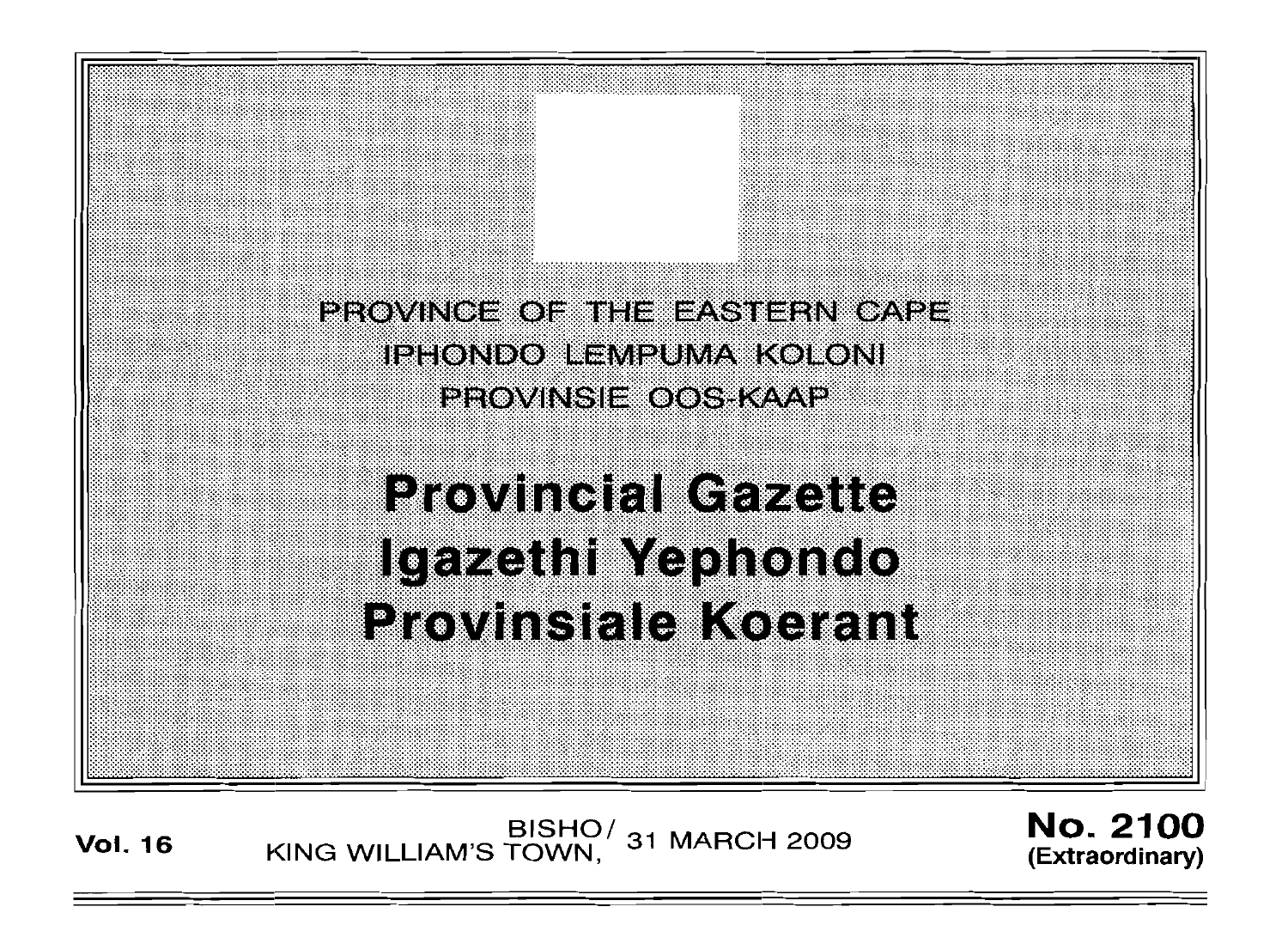No.

# **CONTENTS**

| No. |                                                                                                            | Page<br>No. | Gazette<br>No. |
|-----|------------------------------------------------------------------------------------------------------------|-------------|----------------|
|     | <b>PROVINCIAL NOTICES</b>                                                                                  |             |                |
| 21  | Local Government: Municipal Structures Act (117/1998): By-election for Nelson Mandela Bay (Port Elizabeth) | з           | 2100           |
|     |                                                                                                            | з           | 2100           |
|     |                                                                                                            | 4           | 2100           |
|     |                                                                                                            | 4           | 2100           |
|     |                                                                                                            | 5           | 2100           |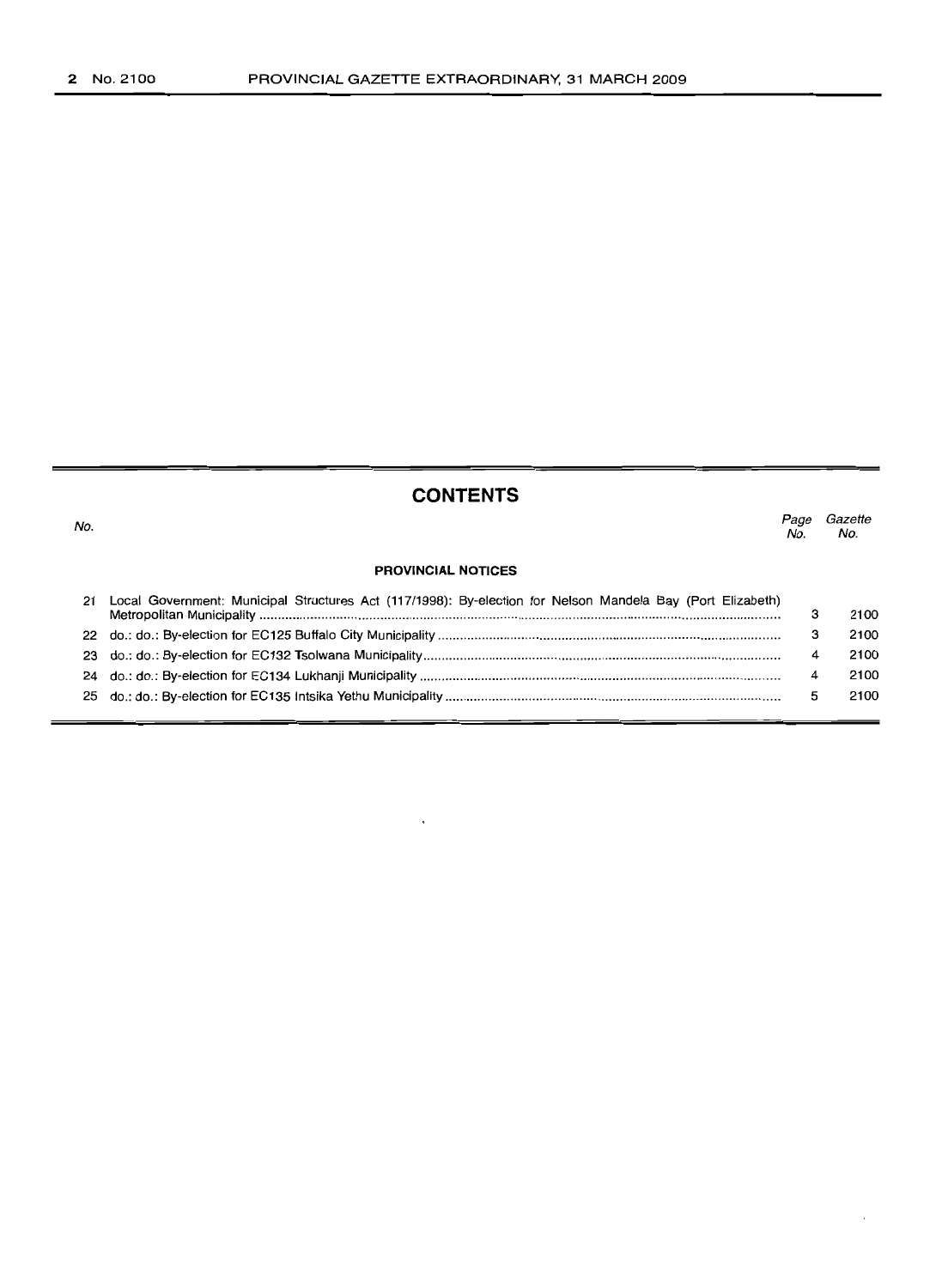## PROVINCIAL NOTICES

No. 21

## Province of the Eastern Cape

Department ofLoca1 Government and Traditional Affairs Provincial Notice Issued in Terms of Section 25 of The Local Government: Municipal Structures Act, 1998, As Amended (Act No. 117 of 1998)

#### BY-ELECTION FOR NELSON MANDELA BAY [pORT ELIZABETH] METROPOliTAN MUNICIPALITY (WARD 29500010)

I, Toko Xasa, Member of the Executive Council of the Province of Eastern Cape responsible for Local Government, acting in terms of section 25(4) of the Local Government: Municipal Structures Act, 1998 (Act No.117 of 1998), after consultation with the Electoral Commission, hereby call for ward by-election of Nelson Mandela Bay (Port Elizabeth] Metropolitan Municipality and set 06 May 2009 as the date of such byelection.

TXASA, Member of the Executive Council responsible for Local Government (Province of the Eastern Cape)

No. 22

## Province of the Eastern Cape

Department of Local Government and Traditional Affairs Provincial Notice Issued in Terms of Section 25 ofThe Local Government: Municipal Structures Act, 1998, As Amended (Act No. 117 of 1998)

## BY-ELECTION FOR EC125 BUFFALO CITY MUNICIPALITY (WARDS 21205011, 21205012, 21205015, 21205016, 21205017, 21205018, 21205022, 21205030, 21205036,21205041, 21205042, & 2U05043)

1. Toko Xasa, Member of the Executive Council of the Province of Eastern Cape responsible for Local Government, acting in terms of section 25(4) of the Local Government: Municipal Structures Act, 1998 (Act No.117 of 1998), after consultation with the Electoral Commission, hereby call for ward by-election of EC125 Buffalo City Municipality and set 06 May 2009 as the date of such by-election.

TXASA,

Member of the Executive Council responsible for Local Government (Province of the Eastern Cape)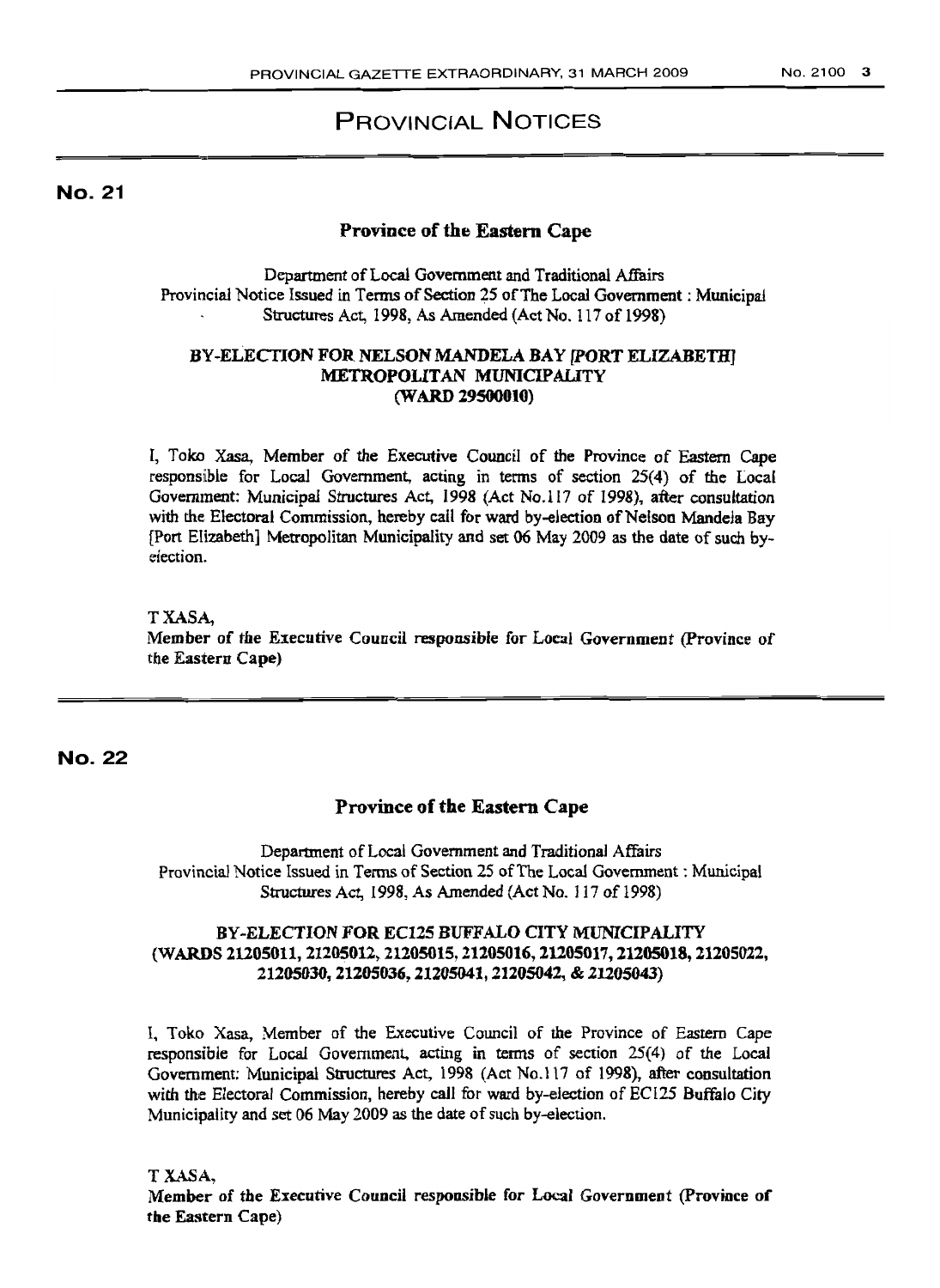## No. 23

#### Province of the Eastern Cape

## Department of Local Government and Traditional Affairs Provincial Notice Issued in Terms of Section 25 of The Local Government: Municipal Structures Act, 1998, As Amended (Act No. 117 of 1998)

#### BY-ELECTION FOR EC132 TSOLWANA MUNICIPALITY (WARDS 21302003)

I, Toke Xasa, Member of the Executive Council of the Province of Eastern Cape responsible for Local Government, acting in terms of section 25(4) of the Local Government: Municipal Structures Act, J998 (Act No.117 of 1998), after consultation with the Electoral Commission, hereby call for ward by-election of EC132 Tsolwana Municipality and set 06 May 2009 as the date of such by-election.

TXASA, Member of the Executive Council responsible for Local Government (province of the Eastern Cape)

No. 24

#### Province of the Eastern Cape

Department of Local Government and Traditional Affairs Provincial Notice Issued in Terms of Section 25 ofThe Local Government: Municipal Structures Act, 1998, As Amended (Act No. 117 of 1998)

## BY-ELECTION FOR EC134 LUKHANJI MUNICIPALITY (WARDS 21304008)

1, Toko Xasa, Member of the Executive Council of the Province of Eastern Cape responsible for Local Government, acting in terms of section 25(4) of the Local Government: Municipal Structures Act, 1998 (Act No.1l7 of 1998), after consultation with the Electoral Commission. hereby call for ward by-election of EC134 Lukhanji Municipality and set 06 May 2009 as the date of such by-election.

TXASA,

Member of the Executive Council responsible for Local Government (province of the Eastern Cape)